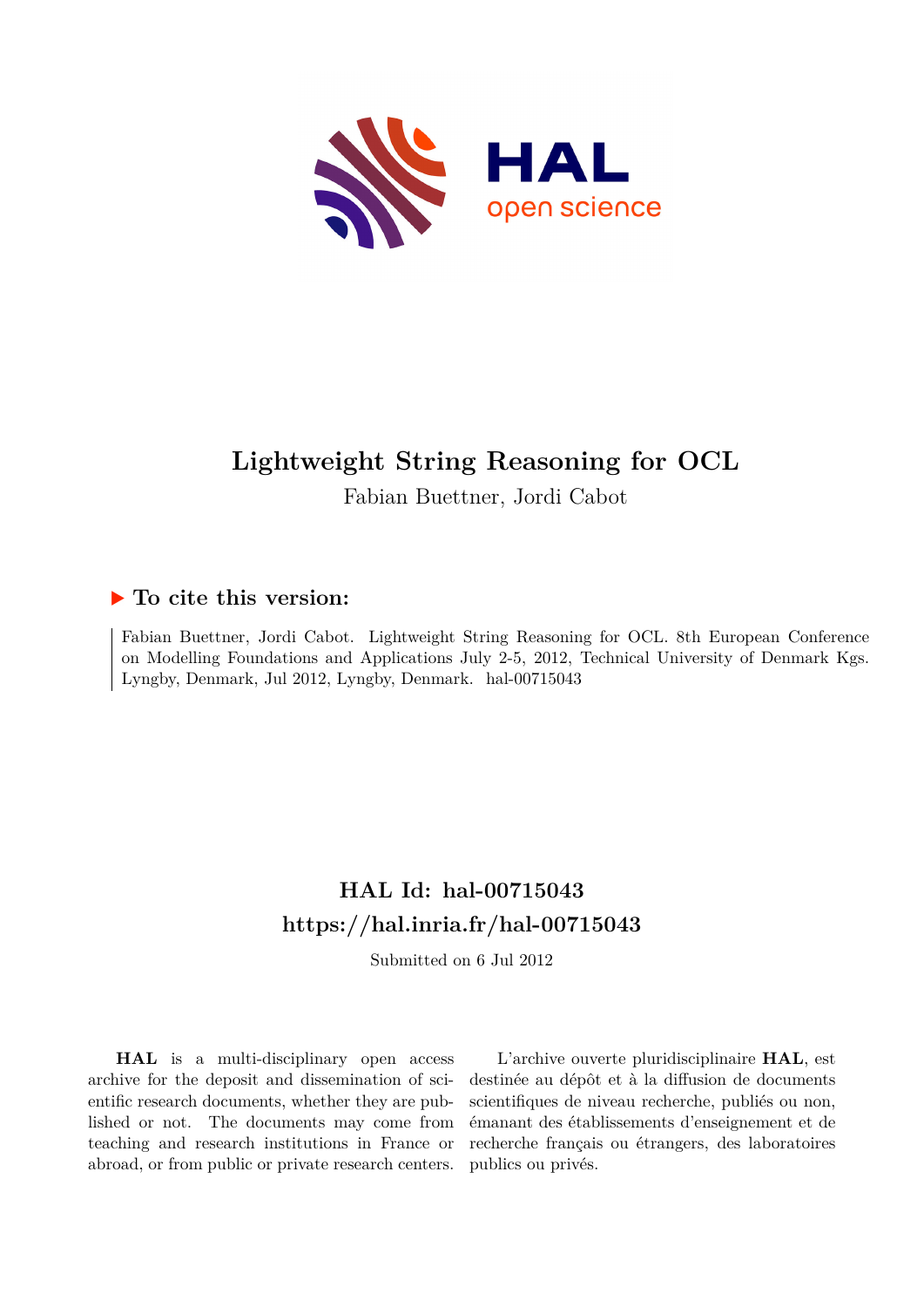## Lightweight String Reasoning for OCL

Fabian Büttner\* and Jordi Cabot

AtlanMod, École des Mines de Nantes - INRIA, Nantes, France {fabian.buettner,jordi.cabot}@inria.fr

Abstract. Models play a key role in assuring software quality in the modeldriven approach. Precise models usually require the definition of OCL expressions to specify model constraints that cannot be expressed graphically. Techniques that check the satisfiability of such models and find corresponding instances of them are important in various activities, such as model-based testing and validation. Several tools to check model satisfiability have been developed but to our knowledge, none of them yet supports the analysis of OCL expressions including operations on Strings in general terms. As, in contrast, many industrial models do contain such operations, there is evidently a gap.

There has been much research on formal reasoning on strings in general, but so far the results could not be included into model finding approaches. For model finding, string reasoning only contributes a sub-problem, therefore, a string reasoning approach for model finding should not add up front too much computational complexity to the global model finding problem. We present such a lightweight approach based on constraint satisfaction problems and constraint rewriting. Our approach efficiently solves several common kinds of string constraints and it is integrated into the EMFtoCSP model finder.

Keywords: OCL, String data type, Model Finding

## 1 Introduction

Model-driven Engineering (MDE) is a popular approach to the development of software based on the use of models as primary artifacts. To precisely describe the conceptual structure of a model, the Object Constraint Language (OCL) [23] has been widely accepted as a de-facto standard. In a nutshell, OCL allows to express model constraints using a first-order logic like language for objects.

Naturally, the increased precision comes along with an increased complexity of the models. This raises the need for systematic approaches to model validation, model verification, and model-based testing. Model finding (also called model instantiation) is an important problem in this context. It considers the question if a given model (including constraints) is satisfiable, and if it is satisfiable, to identify one instance of the model. While in model verification, model finders are typically used to show unsatisfiability when reasoning about implications between different constraints, the focus in modelbased testing is typically on finding satisfying instances, which can be used to test a system which is based on the model.

<sup>?</sup> This work has been partly funded by the European Project CESAR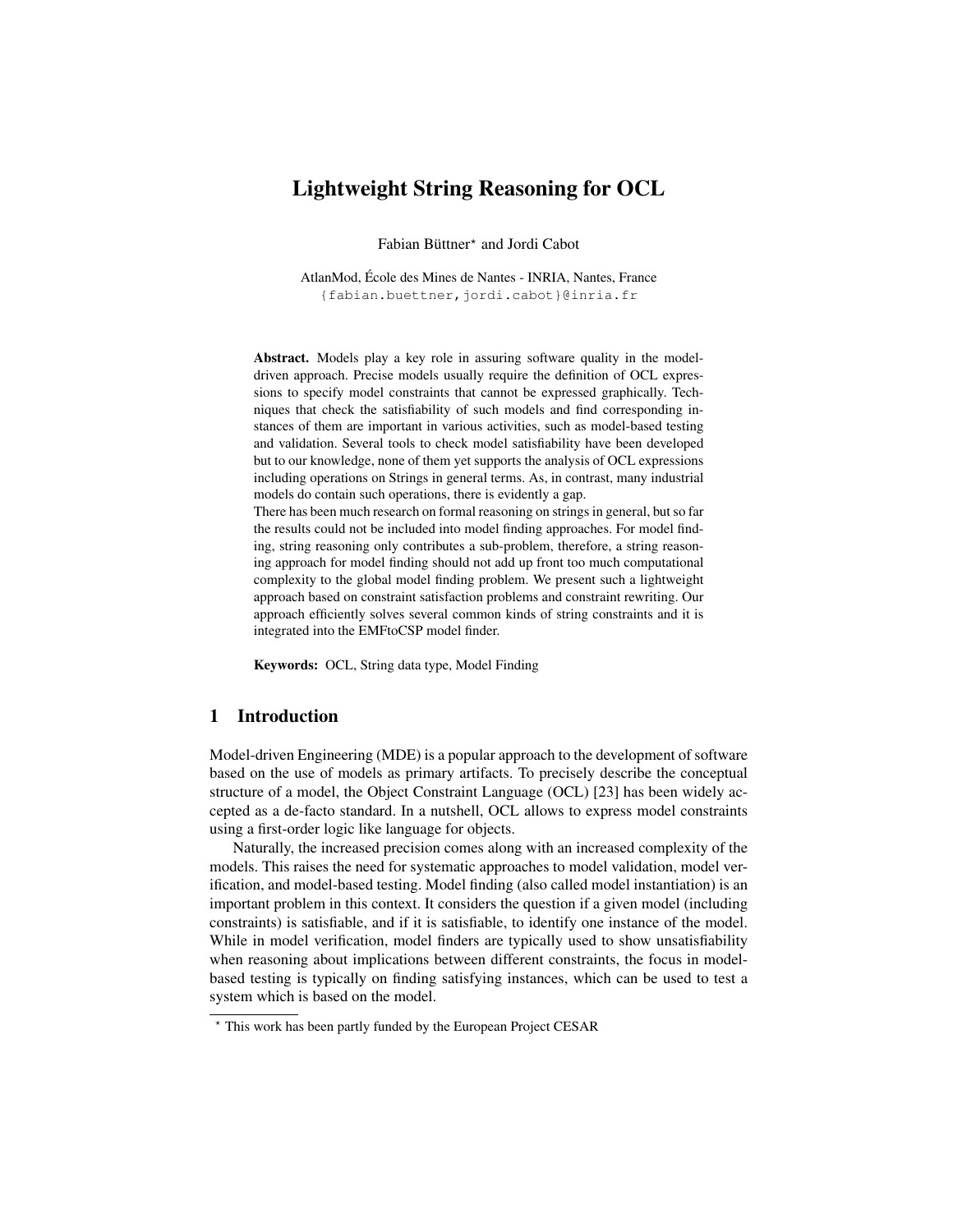The community has developed several approaches and tools for automated model finding for OCL-annotated models. To deal with the computational complexity of the problem (which is undecidable in general), most of them are based on some underlying formalism for which sophisticated decision procedures and tools exist, such as firstorder logic and satisfiability modulo theory (SMT), relational logic, propositional logic, and constraint satisfaction problems (CSP).

While these approaches cover an extensive subset of OCL, to our knowledge none of them supports the String data type and its OCL operations. The primitive data types typically supported are Integer and Boolean. Given that, on the contrary, several 'real life' models actually do contain constraints over strings, there is evidently a gap that needs to be addressed. However, we need to be aware that, when compared to models that only contain Integer primitive values, adding strings to the subject of reasoning introduces another level of complexity.

There are several works that address string reasoning, some focused on checking grammar satisfiability as a stand-alone problem, others on path analysis for stringmanipulating programs. However, in the context of model finding and, in particular, model-based testing, string reasoning only contributes a sub-problem to the overall search problem. Therefore, there is a trade-off between the completeness of the string reasoning procedures and the overall model finding performance.

In this paper we present a lightweight approach to integrate constraints over bounded strings into model finding using constraint rewriting and Boolean and integer constraints. It is a two-step approach that first reasons about the lengths of the strings, then infers constraints on the individual elements of the strings (their character variables). In general, our approach can be implemented in any off-the-shelf solver that supports reasoning about linear constraints. We included it in the OCL model finder EMFtoCSP [15], the successor of UMLtoCSP [8], which is based on the ECL<sup>i</sup>PS<sup>e</sup>constraint logic programming environment.

For many common constraint constellations, our approach is scalable and shows good performance, and we claim that it is suited for several practical applications that do not pose hard, non-tractable string constraints. We provide experimental results that show that models with more than a thousand strings can be found within seconds.

*Paper Organization.* In Sect. 2, we first discuss the state of the art for the topic. Section 3 then formally presents our approach. In Sect. 4 we discuss its limits and scalability, and present experimental results of our implementation of the approach in the tool EMFtoCSP. Section 5 concludes our contribution and identifies future work.

## 2 State of the Art

In this section, we describe the state of the art in model finding for OCL-annotated models in general and its translation into constraint satisfaction problems, and we put our work in the context of general formal reasoning techniques for strings.

#### 2.1 Model Finding

The model finding (or model instantiation) problem for models with constraints can be defined as follows: Let  $M$  be a model defining structural elements such as classes,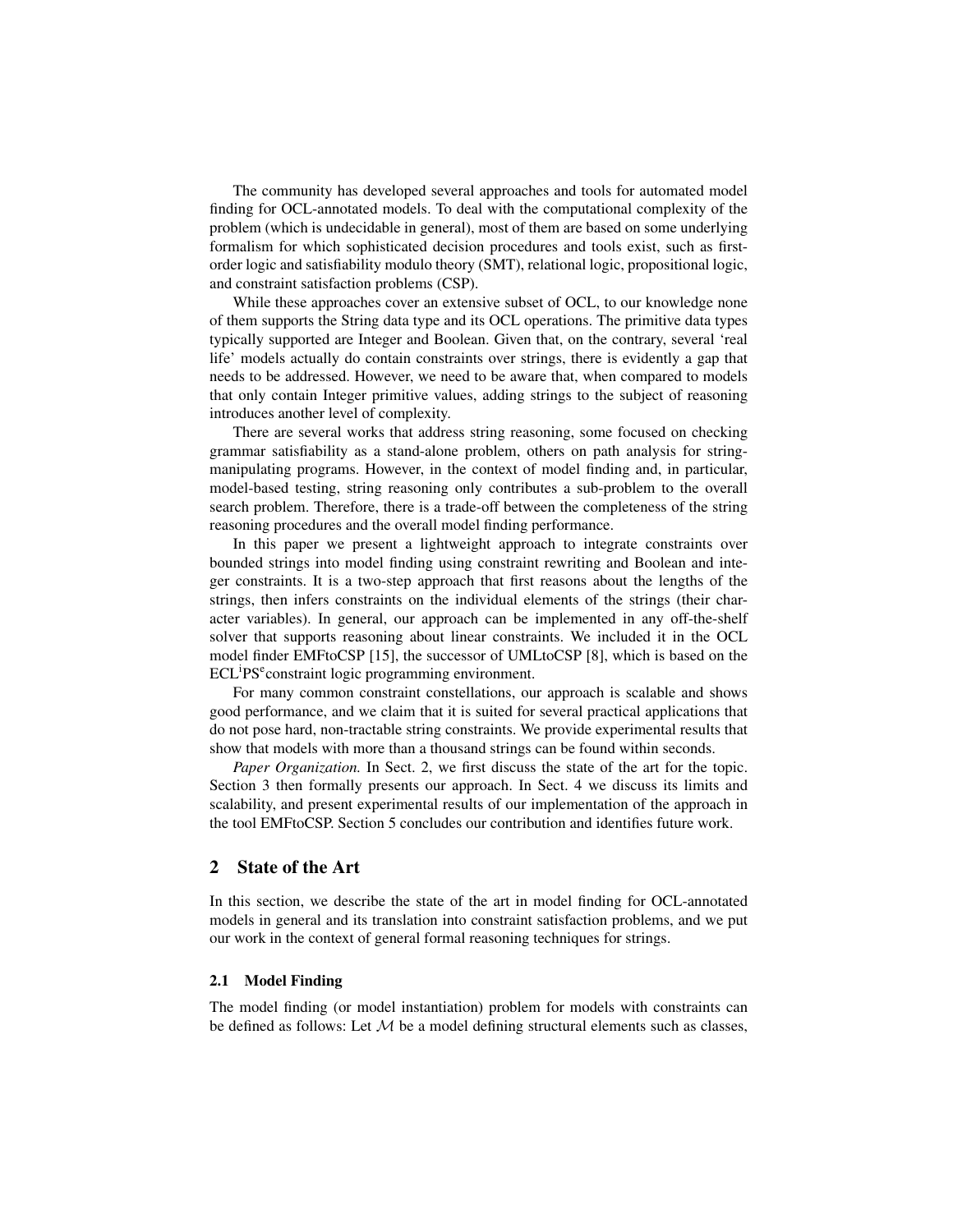associations, and attributes. Let  $C_M$  be a set of constraints over M. Let  $I(M)$  denote the (possibly infinite) set of models (instances) of M. The pair  $(M, C_M)$  is called satisfiable iff there exists a least one instance  $\sigma \in I(\mathcal{M})$  such that  $\sigma \models \hat{c}_i$  holds for each  $c_i \in C_{\mathcal{M}}$ , where we assume  $\hat{c}_i$  to be a logical representation of  $c_i$  that can be evaluated on  $\sigma$ . A model that is not satisfiable is called unsatisfiable. If a model is satisfiable, one is typically interested in a satisfying instance of it, too.

Model finding is important in several tasks within the model-driven approach. It is required in the validation and testing of systems based on the model (to systematically specify test cases), validation and testing of model transformations [3, 24], as well in the validation and verification of the model itself. Model finding has also been applied to verify the correctness of model transformations as transformation models (e.g., [7, 6]).

The community has developed several approaches and tools for automated model finding for models with OCL constraints. To deal with the computational complexity of the problem (which is undecidable for OCL in general), most of them are based on some underlying formalism for which sophisticated decision procedures and tools exists, such as, first-order logic and SMT [10], relational logic [2, 20], propositional logic [26], genetic algorithms [1], graph grammars [28] and constraint satisfaction problems [8]. All of these approaches support a more or less extensive subset of OCL (e.g., including quantifiers and collections), but, to our knowledge, the support of the String data type is very limited. [13] supports strings, but requires the user to specify an explicit procedure for the construction of potential strings and is not a black box model finding approach. [1] considers strings, but the approach, which is based on genetic algorithms, is focused on test case generation only and is (intentionally) not exhaustive. A promising approach is our view is [19], where the authors propose an encoding of OCL strings for the relational logic solver Kodkod. However, to our knowledge, this encoding still requires a constant maximum number of boolean variables, equal for all string variables (even when this length is only required for a single string).

We want to emphasize that most of the underlying formalism and solvers employed in the aforementioned approaches do support bounded bitvectors or sequences. Thus, theoretically, strings can be translated straightforwardly into these formalisms. However, unless considerably small upper bounds are imposed on string lengths, this quickly leads to extreme search spaces, with considerable effects on the runtime of the solvers and the decidability of the search problem in practice. Furthermore, this also prevents them from taking into account the String semantics on the symbolic level to reduce the search space up front.

#### 2.2 Model Finding as a CSP

A constraint satisfaction problem (CSP) can be defined by a tuple

 $(V, C)$ 

where  $V = \{v_1 \in D_1, \ldots, v_m \in D_m\}$  is a set of variables  $v_i$  and their domains  $D_i$ , and  $C$  is a set of constraints over  $V$ . Where clear from the context, we will omit variable domains in the following. A constraint has the form  $P(x_1, \ldots, x_n)$  where P denotes an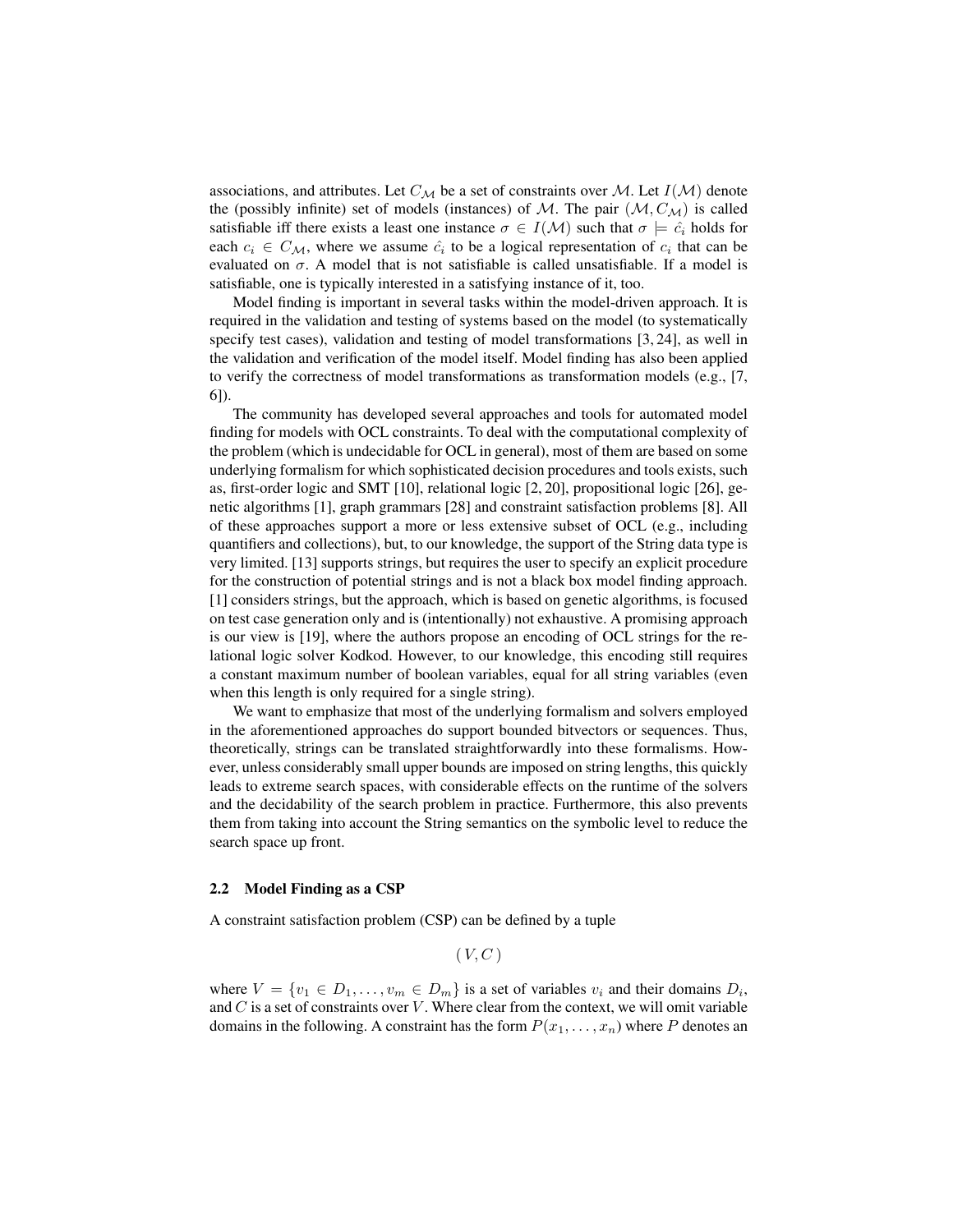*n*-ary predicate on  $x_1, \ldots, x_n \in V$ . An assignment  $\beta$  of values to variables *satisfies* a constraint  $P(x_1, \ldots, x_n)$  if  $P(\beta(x_1), \ldots, \beta(x_n))$  is true. If  $\beta$  satisfies all constraints in C, it is a *solution* to P. We say a CSP is *consistent* (or feasible) if it has a solution, and *inconsistent* (or infeasible) if it does not.

Typical constraints employed in CSPs include a combination of arithmetic expressions, mathematical comparison operators and logical operators. Common techniques for the resolution of CSPs are based on backtracking and constraint propagation. CSPs can be represented in constraint logic programming, which embeds constraints into a logic program.

Eventually, the notion of the model finding problem in MDE is similar to the notion of a CSP, but it is based on a more complex structure (the variables are objects, links, etc.). In [8] a translation of the model finding problem for OCL-annotated models into a CSP is described. Given a M and a set of OCL constraints  $C_M$ , the approach defines how to infer a CSP P that is consistent iff.  $\langle M, C_M \rangle$  is satisfiable. The solutions to P correspond to instances of  $M$ . Technically, the derived CSP P consists of two subproblems

$$
P_{structure} = (\,Cardinalities, \,CardinalityConstraints\,)
$$

and

$$
P_{\text{global}} = (Instance,InstanceConstraints)
$$

where the solutions of the first sub-problem are (potentially) valid sizes for the sets of objects and links. The variables of the second sub-problems include lists of objects and links. Iterating the solutions to the first sub-problem (by backtracking), these lists are instantiated (i.e., a length is assigned to them) in the second sub-problem.

In a nutshell, two kinds of constraints are employed in the second sub-problem. The first kind includes constraints over Boolean and integer arithmetic, for which constraint propagation is available in most constraint programming languages. The second kind includes specific constraints to represent, for example, navigation operations. The derivation of these constraints can be implemented, for example, using *suspended goals*.

We have implemented our String reasoning approach in EMFtoCSP [11], which is the successor of UMLtoCSP [8] and supports EMF metamodels as well as UML models. Other approaches that also express model finding in terms of constraint programming include [22, 21, 9].

#### 2.3 Formal String Reasoning

Reasoning on strings has been performed in various formalisms, both for bounded and unbounded strings. Solvers for Satisfiability Modulo Theories (SMT) commonly support theories that can be used to represent strings, such as arrays and bit-vectors. Also, as a string is only a specific case of a list, any theory of lists can be applied, too. Recently, a working group for the development of a theory for strings and regular languages has been formed [4].

In addition to the theory-based approaches, several approaches reason about string using finite automata and regular expression, e.g., [18, 17, 14, 27]. [16] incorporates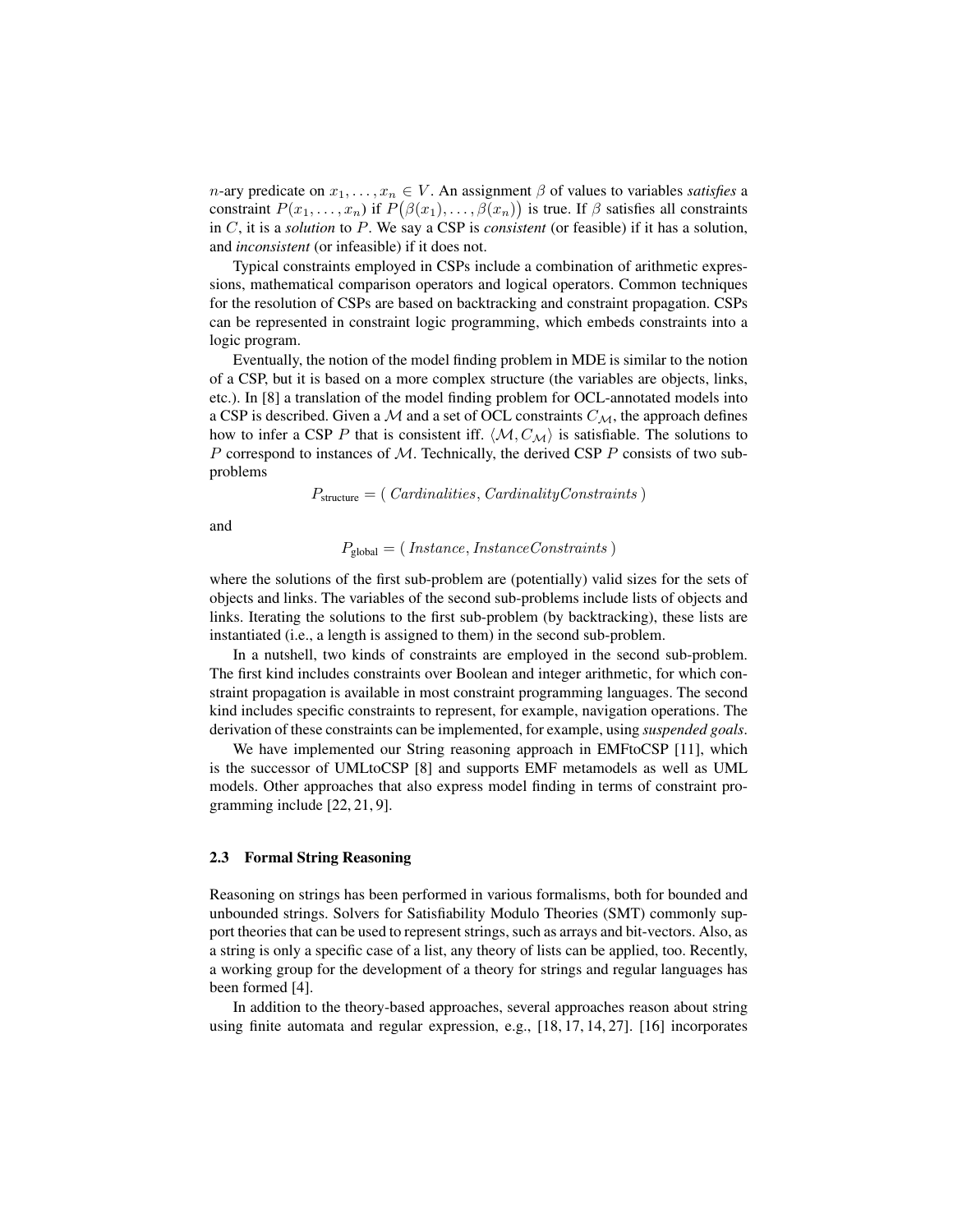regular languages into a CSP. In [5] the authors perform path analysis for Stringmanipulating programs using SMT, employing a two step approach similar to ours, determining an approximation of string lengths in the first step first.

In comparison to these approaches, our approach is less complex in the sense that it performs symbolic reasoning only over the lengths of strings. Due to its two-step nature, it is not suited to solve real hard (NP-hard), non-tractable string problems in reasonable time. However, it efficiently solves several less hard string problems with minimal overhead, which makes it suitable for embedding into a more general model finding procedure.

## 3 Lightweight String Reasoning for OCL

We now present our approach for solving OCL constraints that use the OCL data type String and its operations. Our approach can be easily integrated into existing approaches to satisfiability checking (model finding) of models and OCL constraints such as the ones presented in Sect. 2.

At its core, we formulate the problem as a CSP. We provide five constraint predicates for strings that can be used to translate OCL constraints containing string expressions. These five predicates correspond directly to five core operations of the OCL data type String, namely equality  $(=)$ , size, substring, concat, and index Of. Our five constraints predicates are resolved into constraints on integers and Booleans in two rewriting steps (described as constraint handling rules, which we introduce below). Fig. 1 depicts this process and will be explained in the following.

We assume an OCL model and its constraints have been translated into a CSP  $P =$  $(V, C)$  (e.g., as described in [8], c.f. Sect. 2.2). V includes variables of type String and C includes constraints over these variables. In the first step, we infer additional constraints on the lengths of the individual string variables. The second step then translates the string constraints into constraints on the elements of the strings (i.e., their characters). The result of this two-step process is a CSP that can be solved using off-the-shelf solvers for linear constraints.

More formally, we first employ a rewriting operation  $C \leadsto C_{\text{length}}$  (described in Sect. 3.4) that extends  $C$  by additional constraints over the lengths of all string variables in V. Then, we require that a solution to the *length sub-problem* is chosen, which introduces a potential choice point in a backtracking search process. We refer to the set of constraints in which the length variables are bound to fixed lengths as  $C_{\text{length},i} \rightarrow C_{\text{inst},i}$ , where  $i$  shall number the different solutions of the length sub-problem.

The second rewriting operation  $C_{\text{length},i} \rightsquigarrow C_{\text{inst},i}$  then (a) unifies all symbolic string variables  $s_i$  with lists of individual element variables  $\langle s_{i,1}, s_{i,2}, \ldots \rangle$ , and (b) rewrites the semantics of the string constraints into into Boolean and integer constraints over the element variables. The solutions to  $(V, C_{inst,i})$  are solutions to P. If  $C_{inst,i}$  has no solution, the next valid solution  $i + 1$  to the length sub-problem must be selected. If there is not further solution to the length subproblem, P is *inconsistent*.

The remaining section first describes the five OCL operations supported more precisely in Sect. 3.1. We provide our five String constraint predicates in Sect. 3.2. Sect. 3.3 gives a short primer on the constraint handling rules formalism, which we employ to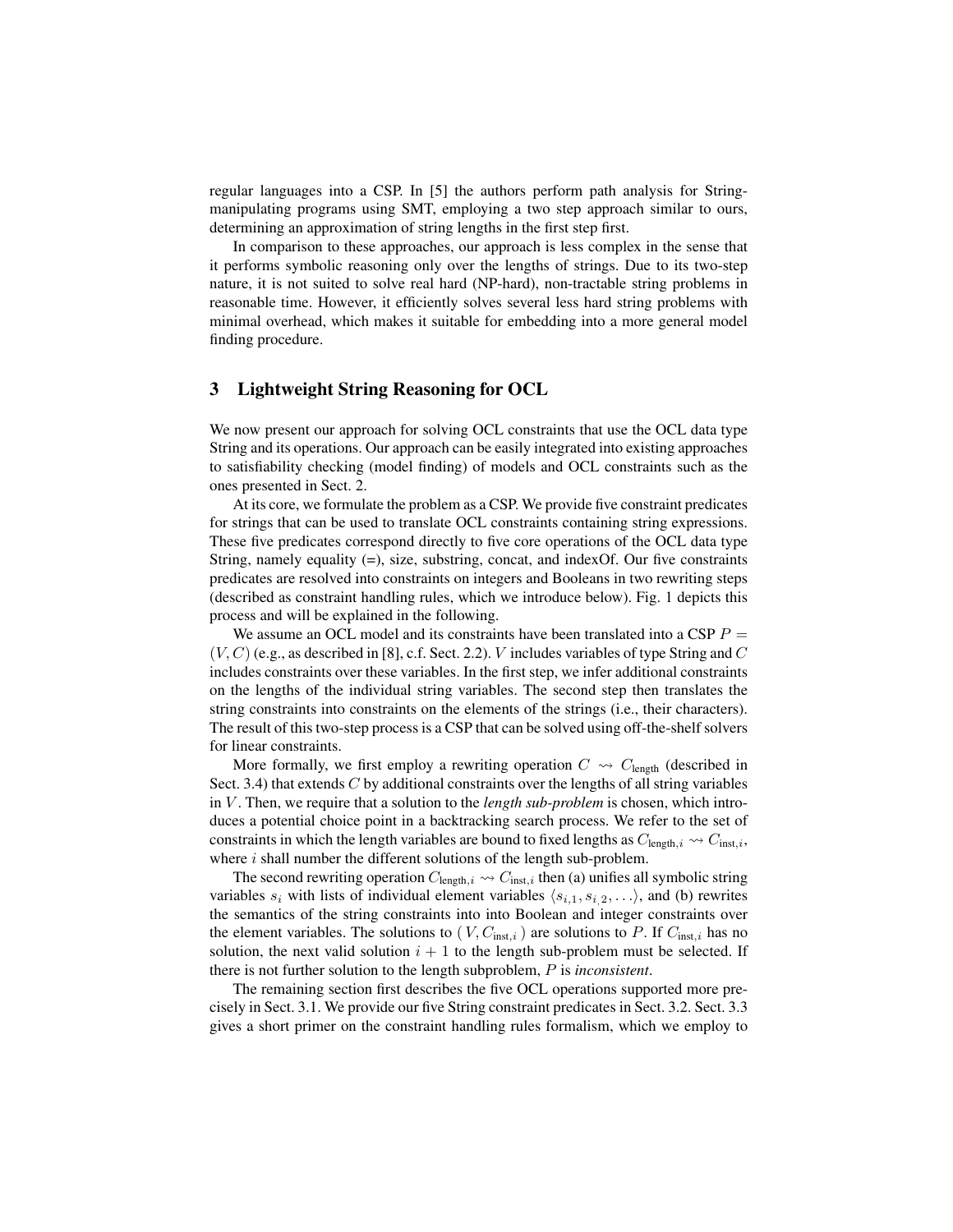Model with OCL constraints that contain String operations



Fig. 1. The decision procedure for CSP with String constraints, including CHR processing. All processing steps (indicated with a star) are supposed to perform constraint propagation on linear and Boolean constraints.

define the two rewriting steps in Sections 3.4 and 3.5. We provide a complete derivation example in Sect. 3.6.

#### 3.1 Considered OCL String Operations

The OCL specification [23] defines several operations for the data type String. In this work we consider a subset of five important core operations: the length of a string  $(s_1$ .concat $(s_2)$ ), the concatenation of two strings  $(s_1$ .concat $(s_2)$  resp.  $s_1 + s_2$ ), the indexed substring of a string  $(s_1$ , substring $(i, j)$ ), and the containment of a string in another one  $(s_1$ .indexOf $(s_2)$ ).

In accordance with the OCL specification, we assume the semantics of the core operations as follows: Let A be the set of characters, and  $A^*$  be the set of all strings (sequences of characters). The semantics of this core can be described by a set of interpretation functions  $I(\text{size}): \mathcal{A}^* \to \mathbb{N}, I(\text{concat}): \mathcal{A}^* \times \mathcal{A}^* \to \mathcal{A}^*, I(\text{=}): \mathcal{A}^* \times \mathcal{A}^* \to \mathbb{B},$ I(substring) :  $\mathcal{A}^* \times \mathbb{N} \times \mathbb{N} \to \mathcal{A}^*$ , and  $I(\text{indexOf})$  :  $\mathcal{A}^* \times \mathcal{A}^* \to \mathbb{N}$ , as follows.  $I(size)(s)$  is defined to be the length of the sequence s (and can be 0).  $I(=)(s_1, s_2)$  is *true* iff  $s_1$  and  $s_2$  have the same lengths and are equal element-wise, and *false* otherwise.  $I(\text{concat})(s_1, s_2)$  is  $s_1 \circ s_2$  (concatenation of sequences).  $I(\text{substring})(s, i, j)$  is the subsequence from i to j, and is only defined for  $1 \le i \le j \le |s|$  according to the OCL specification. I(indexOf)( $s_1, s_2$ ) is the index of the first occurrence of  $s_2$  in  $s_1$ when  $s_1$  is non-empty and 0 otherwise. In OCL, no string is a substring of the empty string (not even the empty string).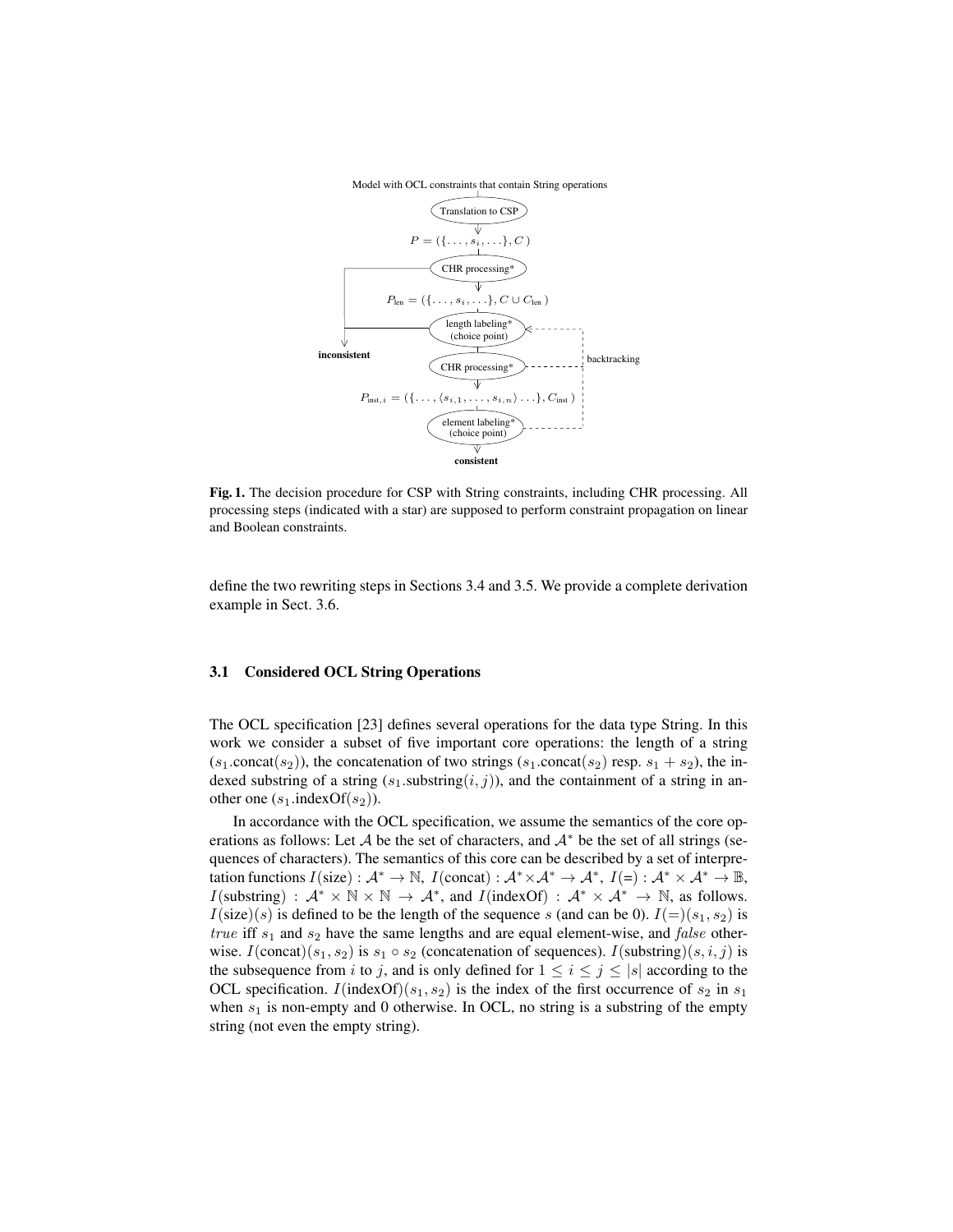#### 3.2 String Constraints

We define five string constraint predicates that are sufficient to express OCL constraints that use the core operations on strings as a CSP. They correspond directly to the operations (cf. Sect. 3.1). Examples for the encoding follow after this section.

Let s,  $s_1, \ldots s_3$  denote string variables, and l, i , and j denote integers. The five constraints are len(s, l) – the length of s is l, eq(s<sub>1</sub>, s<sub>2</sub>, b) – s<sub>1</sub> and s<sub>2</sub> are equal iff. b is true,  $con(s_1, s_2, s_3) - s_3$  is the concatenation of  $s_1$  and  $s_2$ ,  $sub(s_1, i, j, s_2) - s_2$  is the substring of  $s_1$  from i to j, and  $idx(s_1, s_2, i)$  – the number i is either the first position at which  $s_2$  occurs in  $s_1$ , or 0 if  $s_2$  does not occur in  $s_1$ .

Notice that the string equality constraint has a *reified* form, which is necessary to deal with string equality in the linear and propositional reasoning. For example, the OCL constraint  $s_1 = s_2$  implies  $s_1 = s_3$  would be expressed as

$$
P = (\{s_1, s_2, s_3\}, \{(b_1 \rightarrow b_2), \text{eq}(s_1, s_2, b_1), \text{eq}(s_1, s_3, b_2)\})
$$

where  $\rightarrow$  is assumed as a predefined constraint over two Booleans.

#### 3.3 Constraint Handling Rules

To describe the rewriting operations on constraints, we employ Constraint Handling Rules (CHR), which is a well-known formalism and has several implementations available. However, our rewriting rules can also be implemented in other ways easily. As we make only very limited use of the formalism, we only introduce a simplified form here. For a thorough presentation of the formalism we refer to [12] and [25]. In our restricted context, a constraint handling rule has one of the three syntactic forms.

$$
\begin{array}{rcl}\n\textit{rulename} \ @\ c_1,\ldots,c_m \iff c'_1,\ldots c'_n \\
\textit{rulename} \ @\ c_1,\ldots,c_m \implies c'_1,\ldots c'_n \\
\textit{rulename} \ @\ c_1,\ldots,c_k \ \ \langle\ c_{k+1},\ldots,c_m \implies c'_1,\ldots c'_n \end{array}
$$

where  $c_i$  and  $c'_i$  are constraints that typically share some variables. The common semantics of these rules is that they match a pattern of constraints  $c_1, \ldots, c_m$  in the constraint store (which, in our case, is the set of constraints in the CSP). The constraints in the pattern are related by their common variables, for example, as in the pattern  $c_1(s, i), c_2(s, j)$ . The first kind of rules above is called a *simplification* rule. It removes the matched constraints  $c_1, \ldots, c_m$  from the constraint store and replaces them by new constraints  $c'_1, \ldots c'_n$ . The second kind is called a *propagation* rule, which also adds  $c'_1, \ldots c'_n$  to the imposed constraints, but also keeps  $c_1, \ldots, c_m$  in the store. The third kind is called a *simpagation* rule and is a mixture of the former two. It keeps  $c_1, \ldots, c_k$ , but replaces  $c_{k+1}, \ldots, c_m$  by  $c'_1, \ldots c'_n$ . The execution of a set of CHR rules is terminated when no more rules can be applied. For propagation rules, the CHR environment ensures that such rules are applied only once per match of their pattern.

#### 3.4 First Rewriting Step: The Length Sub-Problem

We now define the rules that infer linear additional constraints over the lengths of the string variables. This constitutes the first rewriting step in our approach (cf. Fig. 1).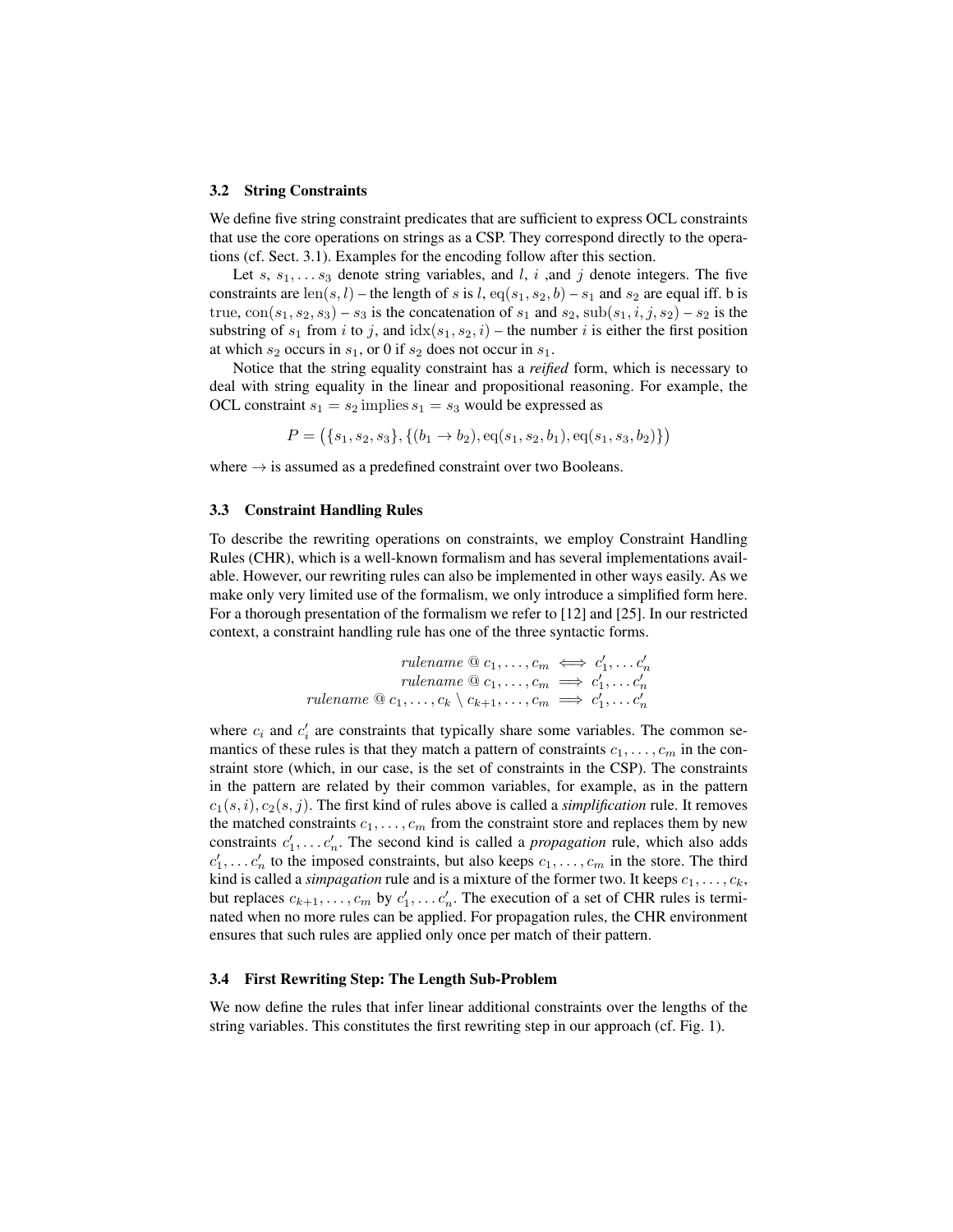#### Definition 1. *Length Inference Rules*

$$
len\text{-}dom @ len(s, l) \implies 0 \le l \le MaxLen
$$
\n
$$
len\text{-}one @ len(s, l_1) \setminus len(s, l_2) \iff l_1 = l_2
$$
\n
$$
eq\text{-}len @ eq(s_1, s_2, r), len(s_1, l_1), len(s_2, l_2) \implies r \to l_1 = l_2
$$
\n
$$
con\text{-}len @ con(s_1, s_2, s_3), len(s_1, l_1), len(s_2, l_2), len(s_3, l_3) \implies l_3 = l_1 + l_2
$$
\n
$$
sub\text{-}len @ sub(s_1, i, j, s_2), len(s_1, l_1), len(s_2, l_2) \implies \begin{aligned} l_2 &= (j - i + 1), \\ l &\le i \le j \le l_1 \end{aligned}
$$
\n
$$
idx\text{-}len @ idx(s_1, s_2, i), len(s_1, l_1), len(s_2, l_2) \implies \begin{aligned} i &\neq 0 \to l_1 \ge l_2, \\ l_1 &= 0 \to i = 0 \end{aligned}
$$
\n
$$
eq\text{-}refl @ eq(s_1, s_2, b_1) \setminus eq(s_1, s_2, b_2) \implies b_1 \leftrightarrow b_2.
$$

The propagation rule len-dom constrains all strings to be finite, using a maximum length *MaxLen* that can be any positive number. For example, given  $MaxLen = 100$ , the CSP  $({s}, \text{len}(s, l))$  would be rewritten to  $({s}, \text{len}(s, l), 0 \le l \le 100)$ . The simpagation rule len-one removes multiple lengths constraints for the same string and replaces them by linear constraints over the length variables. For example,  $P =$  $({s}, \text{len}(s, l_1), \text{len}(s, 4), l_1 \leq 3)$  would be rewritten to  $({s}, \text{len}(s, l_1), l_1 \leq 3, l_1 = 1)$  $(4)$  – which a linear constraint solver would detect as unsatisfiable for any  $l_1$ . The propagation rule eq-len poses conditional equality. The rules con-len, sub-len, and idx-len generate the expected constraints in the same manner. Finally, the simplification rules eq-refl and eq-one include reflexivity and *tertium non datur* into the length inference.

Please note that we included the last two rules, eq-refl and eq-one for practical reasons only, as a performance optimization (these rules add only little overhead in terms of constraint processing). They are theoretically not required, because equality of strings will be translated into pair-wise equality of their elements (see below). On the contrary, we do not include transitivity (and neither symmetry) here, in order to keep the approach lightweight, as transitivity can lead to an exponential number of equality constraints. Theoretically, eq( $s_1, s_2$ , true) is of course transitive (and eq( $s_1, s_2, b$ ) is symmetric), because the equality on the element variables has exactly these properties. We found, however, that turning these properties into rules produces too much overhead for the kind of (lightweight) string problems we consider.

When no more of the rules in Def. 1 can be applied (i.e., the execution of these rules has terminated), a ground assignment of all length variables has to be selected. In general, this introduces a choice point. Consider, for example, if we derived  $P =$  $({s_1, s_2}, {\text{len}}(s_1, l_1), \text{len}(s_2, l_2), 1 \le l_1 \le l_1 \le l_2 \le 4, s_1 = s_2 - 1}),$  the choices for  $l_1$ ,  $l_2$  would be 1, 2 and 2, 3. Assuming we select 1, 2 first, we would proceed with the CSP  $P = (\{s_1, s_2\}, \text{len}(s_1, 1), \text{len}(s_2, 2))$ 

#### 3.5 Second Rewriting Step: Resolve String Constraints To Element Constraints

Given that a solution to the length sub-problem has been selected (i.e., all length variables have ground values), the following rule unifies all string variables with lists of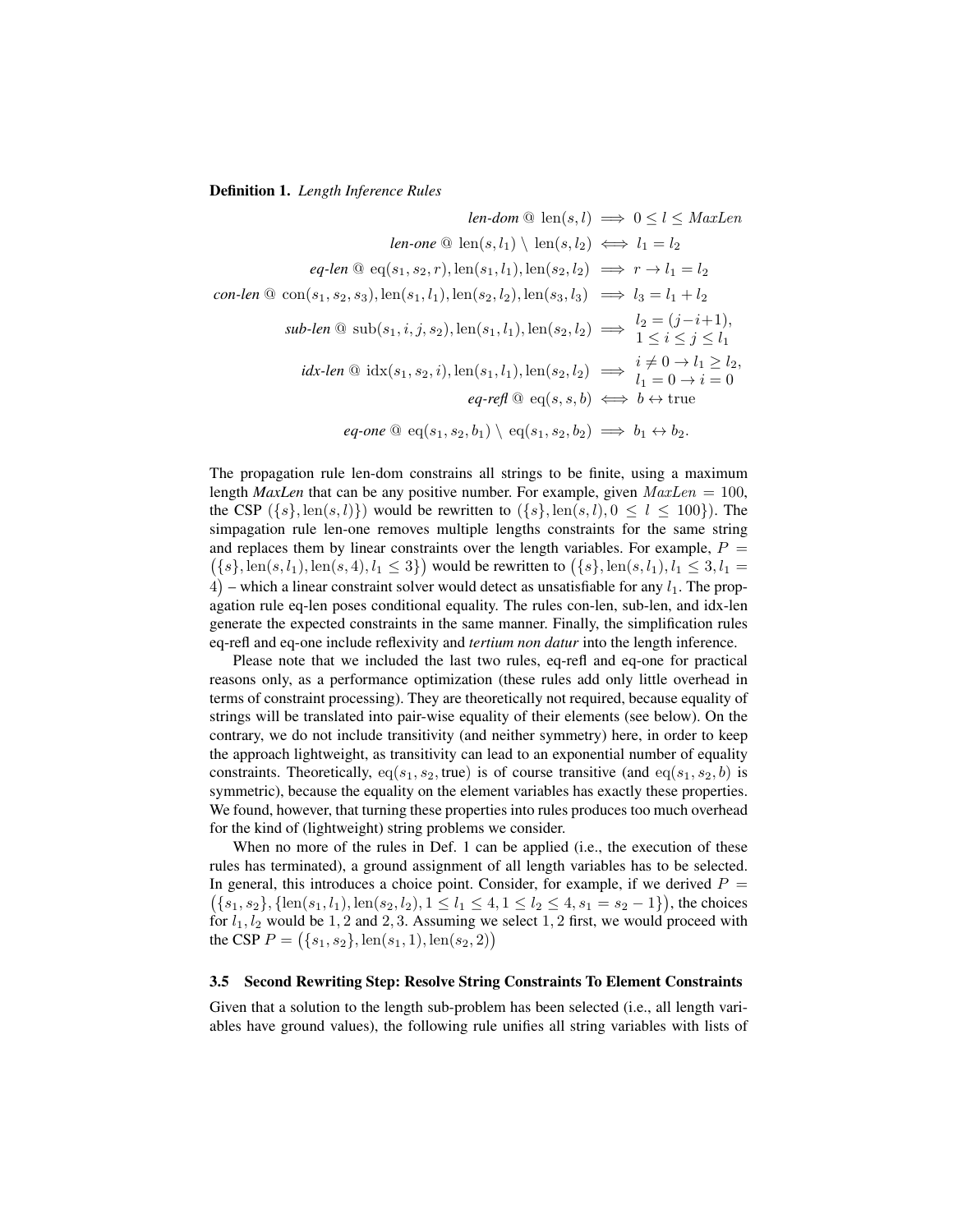element variables, where each element variable is constrained to be in the range of the alphabet  $A$ , for which charnums is assumed to assign a corresponding set of integers from 1 to  $|\mathcal{A}|$ .

Definition 2. *Structural Instantiation Rule*

$$
len-inst @ len(s, n) \iff s = \langle x_1, \dots, x_n \rangle, x_1 \in charnums(\mathcal{A}), \dots, x_n \in charnums(\mathcal{A})
$$

After all string variables have been instantiated using rule len-inst, all string constraints in C are finally replaced  $(\Leftrightarrow)$  by linear and Boolean constraints on the individual element variables using the following rewrite rules.

Definition 3. *Linear Representation Rules*

$$
eq{\text{-}inst} \ @ \ eq(\langle x_1,\ldots,x_n\rangle,\langle y_1,\ldots,y_n\rangle,r) \iff
$$

$$
r \leftrightarrow \left(\bigwedge_{1\leq i\leq n} x_i = y_i\right)
$$

*con-inst* @ con( hx1, . . . , xmi,hy1, . . . , yni,hz1, . . . , zm+ni) ⇐⇒ ∀1≤i≤<sup>m</sup> x<sup>i</sup> = z<sup>i</sup> , ∀1≤j≤<sup>n</sup> y<sup>j</sup> = zm+<sup>j</sup> 

$$
sub-inst \t\t\t@ \t\t\t\text{sub}(\langle x_1,\ldots,x_m\rangle,i,j,\langle y_1,\ldots,y_n\rangle) \iff\t\t\t\t\forall_{0\leq l\leq (n-m)}\Big(i=l+1 \to \big(\bigwedge_{1\leq k\leq n} x_{k+l} = y_k\big)\Big)
$$

$$
idx\cdot inst \; \circledcirc \; \operatorname{idx}(\langle x_1, \ldots, x_m \rangle, \langle y_1, \ldots, y_n \rangle, i) \iff
$$
  
\n
$$
\forall_{0 \le l \le (n-m)} \Big( r' \leftrightarrow \big( \bigwedge_{1 \le k \le n} x_{k+l} = y_k \big),
$$
  
\n
$$
r' \rightarrow p_l = l + 1, \neg r' \rightarrow p_l = 0 \Big),
$$
  
\n
$$
i = min^*(p_0, \ldots, p_{(n-m)})
$$

where  $\forall$  is used to express a set constraints and  $b \leftrightarrow \bigwedge(\dots)$  is used to represent that b is constrained to be the result of the conjunction of a set of Boolean values.  $r'$  and  $p_l$ *are fresh variables and min*<sup>∗</sup> *is the usual minimum function on natural numbers with the exception that* 0 *is regarded as the largest number.*

The rule eq-inst poses one Boolean constraint that  $r$  is equal to the Boolean value of the conjunction of the element-wise equality of both strings. The rule con-inst poses one equality constraint for each element of the concatenated string. The rule sub-inst poses one constraint for each possible offset  $l$  of  $y$  in  $x$ . Please notice that we can safely assume  $m$  and  $n$  to be ground values, whereas  $i$  and  $j$  can be variables. The rule does not pose further constraints on  $j$ , because  $j$  has already been expressed dependent on  $i$  by rule sub-len before (see Def. 1). Rule idx-inst is of similar nature, only that it introduces one integer variable  $p_l$  per possible offset of y in x, which is constrained to be either the position of y in x or 0. The result of i is then expressed by the (modified) minimum of these values. This minimum can be rewritten syntactically into basic linear constraints.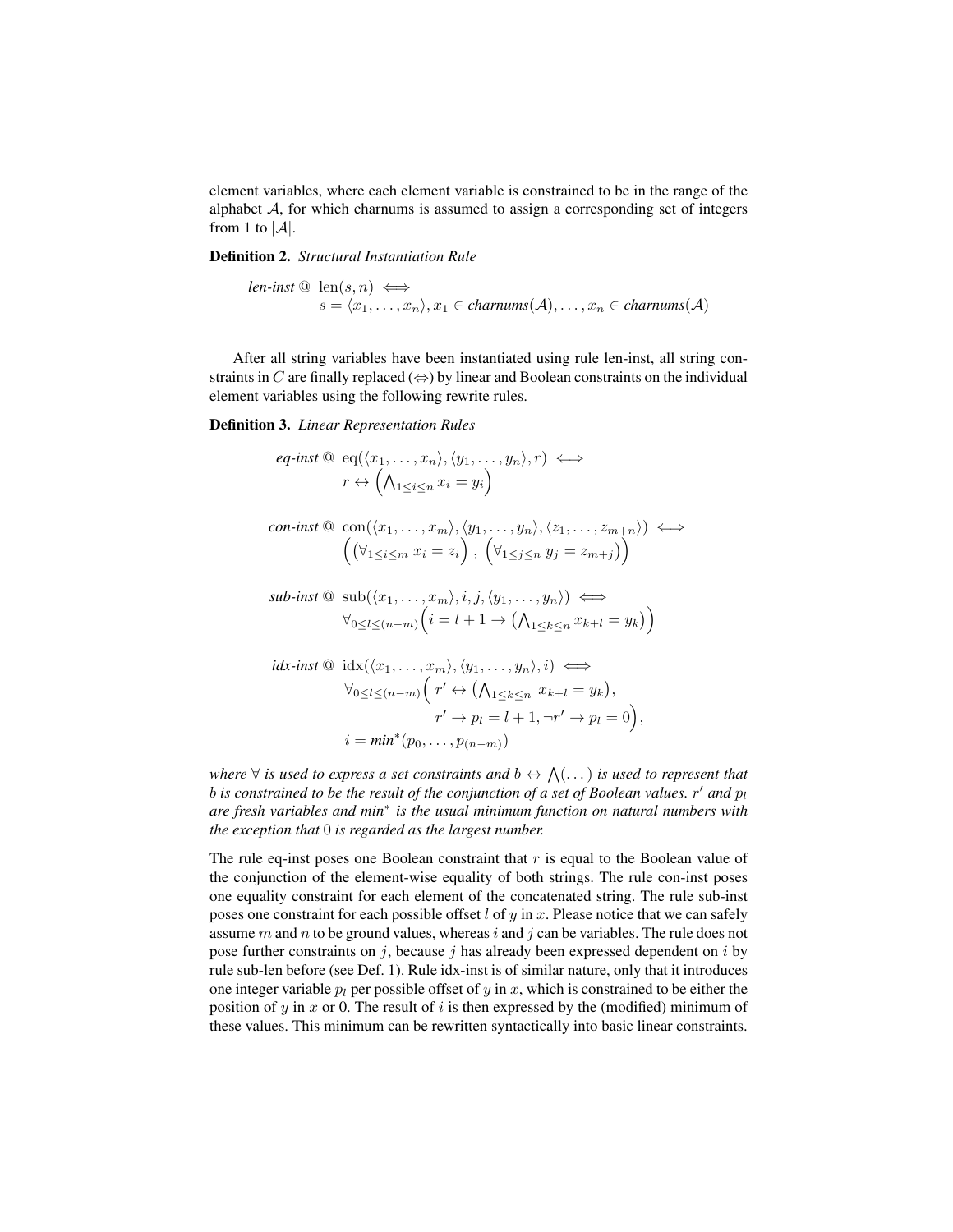After the rules of Def. 3 have been applied, the resulting CSP contains only relational and arithmetic constraints on Boolean and integer values. It can be solved using off-the-shelf solvers.

#### 3.6 Derivation Example

 $\epsilon$ 

To illustrate the definitions so far, we now provide a complete derivation example that shows (i) how an OCL constraint is expressed in terms of our string constraints, (ii) how the length inference takes place, and (iii) how the constraints are finally resolved for a given length assignment. We consider the following OCL constraint:

$$
s_1 = (s_2 + s_3)
$$
. substring(2, 3) and( $s_2 + s_3$ ). size() < 10

It can be represented as a CSP in a straight-forward manner using the constraints previously introduced. Because constraints predicates cannot be nested, the CSP requires two additional string variables  $s<sub>4</sub>$ ,  $s<sub>5</sub>$  to express the results of the subexpressions  $s_2 + s_3$  and  $(s_2 + s_3)$ . substring(2,3). This means that, while we are eventually interested in three strings,  $s_1, s_2$ , and  $s_3$ , we have to regard five strings in the CSP. Note that a len constraint with a free length variable is included for each string. Let  $MaxLen = 1000$ . We assume the built-in reified Boolean resp. linear constraints  $\land$ (x, y, b) and <(x, y, b), for which the third argument is the truth value of x  $\land$  y resp.  $x < y$ . The resulting CSP is

$$
\left(\{s_1,\ldots,s_5\},\{\text{ len}(s_1,l_1),\text{len}(s_2,l_2),\text{len}(s_3,l_3),\text{len}(s_4,l_4),\text{len}(s_5,l_5),\land(b_1,b_2,\text{true}),\text{eq}(s_1,s_5,b_1),\text{con}(s_2,s_3,s_4),\text{sub}(s_4,2,3,s_5),\langle (l_4,10,b_2)\}\right)
$$
(1)

We assume that propagation on Boolean predicates will unify  $b_1$  = true and  $b_2$  = true from  $\wedge (b_1, b_2, \text{true})$ . The rewriting rules for lengths apply as follows: len-dom infers a range constraint for each string length, eq-len infers  $l_1 = l_5$ , con-len infers a linear constraint  $l_4 = l_2 + l_3$ , sub-len infers the linear constraints  $l_5 = 2$  and  $1 \le i \le j \le l_4$ . Assuming that the linear constraints propagate their bounds, the simplified resulting CSP is

$$
\begin{aligned}\n &\left(\{s_1,\ldots,s_5\},\{\ \text{len}(s_1,2),\text{len}(s_2,l_2),\text{len}(s_3,l_3),\text{len}(s_4,l_4),\right. \\
 &\left.\ \text{len}(s_5,2),\text{eq}(s_1,s_5,\text{true}),\text{con}(s_2,s_3,s_4),\right. \\
 &\left.\ \text{sub}(s_4,2,3,s_5),0\leq l_2<10,0\leq l_3<10,\right. \\
 &\left.\ l_4=l_2+l_3,3\leq l_4<10\right\}.\n \end{aligned}
$$

with  $l_1$  and  $l_5$  being removed from the variables (as  $l_1 = l_5 = 2$ ), At this point, no more rules are applicable until we select a solution to the length sub-problem

$$
(\{l_2, \ldots l_4\}, \le l_2 \le 10, 0 \le l_3 < 10, l_4 = l_2 + l_3, 3 \le l_4 < 10\})
$$
 (2)

We assume the assignment  $\{l_1 \mapsto 2, l_2 \mapsto 2, l_3 \mapsto 3, l_4 \mapsto 3, l_5 \mapsto 2\}$  is chosen and apply rule len-inst. The CSP to solve is now

$$
\{\{s_{1,1}, s_{1,2}, s_{2,1}, s_{2,2}, s_{3,1}, s_{4,1}, s_{4,2}, s_{4,3}, s_{5,1}, s_{5,2}\},\
$$

$$
\{eq(s_1, s_5, true), con(s_2, s_3, s_4), sub(s_4, 1, 3, s_5),\
$$

$$
sub(\langle s_{4,1}, s_{4,2} \rangle, 1, 3, \langle s_{5,1}, s_{5,2} \rangle),
$$

$$
s_{1,1}, s_{1,2}, s_{2,1}, s_{2,2}, s_{3,1}, s_{4,1}, s_{4,2}, s_{4,3}, s_{5,1}, s_{5,2} \in \text{charnums}|\mathcal{A}|\}
$$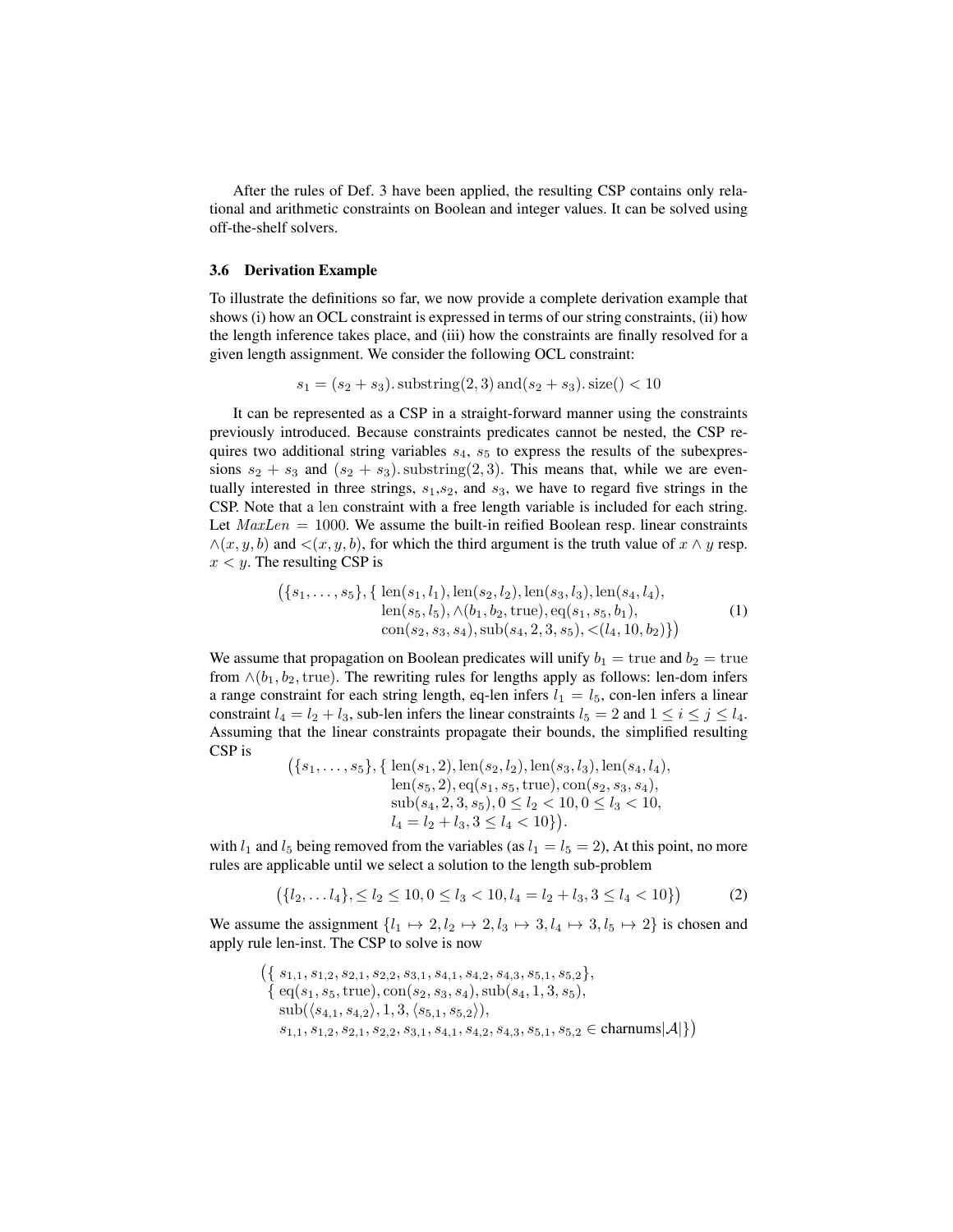with  $s_1 = \langle s_{1,1}, s_{1,2} \rangle$ ,  $s_2 = \langle s_{2,1}, s_{2,2} \rangle$ ,  $s_3 = \langle s_{3,1} \rangle$ ,  $\langle s_{4,1}, s_{4,2}, s_{4,3} \rangle$ , and  $\langle s_{5,1}, s_{5,2} \rangle$ .

For this example, the resolving of the rules eq-inst, con-inst, and sub-inst finally unifies several variables, leaving a CSP that is *solved* (i.e., a CSP for which every assignment of character numbers to the element variables is a solution).

$$
(\{s_{1,1}, s_{1,2}, s_{2,1}, s_{2,2}, s_{3,1}\}, \{s_{1,1}, s_{1,2}, s_{2,1}, s_{2,2}, s_{3,1} \in \text{charrums}|\mathcal{A}|\})
$$

All  $|A|^5$  solutions to this CSP are solutions to the original CSP (1) under the assignment of  $\{l_2 \mapsto 2, l_3 \mapsto 1, l_4 \mapsto 3\}$  to the length subproblem (2) with  $(s_1,\langle s_{1,1}, s_{1,2}\rangle)$ ,  $(s_2 = \langle s_{2,1}, s_{2,2} \rangle, s_3 = \langle s_{3,1} \rangle, s_4 = \langle s_{2,1}, s_{1,1}, s_{1,2} \rangle, s_5 = \langle s_{1,1}, s_{1,2} \rangle$ . Naturally, in other cases not all assignments to the final CSP are solutions to the problems. In general, *search* must be performed for a solution. The impact of this search on the scalability of our approach is discussed in the next section.

### 4 Limits and Scalability

The rewriting rules presented in the previous section do not constitute a self-contained decision procedure. They have to be combined with a solver that is capable to reason about propositional logic and bounded integer constraints, for which decision procedures are available in various solvers. The presented constraint handling rules are terminating and confluent. This means that, in theory, every CSP on strings with bounded lengths can be solved using our approach if it can be expressed using the provided string constraint predicates and other decidable constraints. In this section, we first provide some experimental results that we gathered using our implementation of the approach, then we discuss scalability aspects in more generality.

#### 4.1 Experimental Results

As mentioned before, we have implemented the described reasoning approach in our model finder EMFtoCSP, using the constraint handling rules support of the ECL<sup>i</sup>PS<sup>e</sup>solver. We now employ the model depicted class diagram in Fig. 2 and the following OCL constraints to illustrate performance and scalability aspects of our approach and implementation.



Fig. 2. Example Class Diagram annotated with OCL Constraints for its Strings

The example contains (conditional) string equality, concatenation, and and containment constraints. Due to the existential and universal quantifiers in EmailsUnique (all workers within a company must have the distinct email addresses) and OneSame (at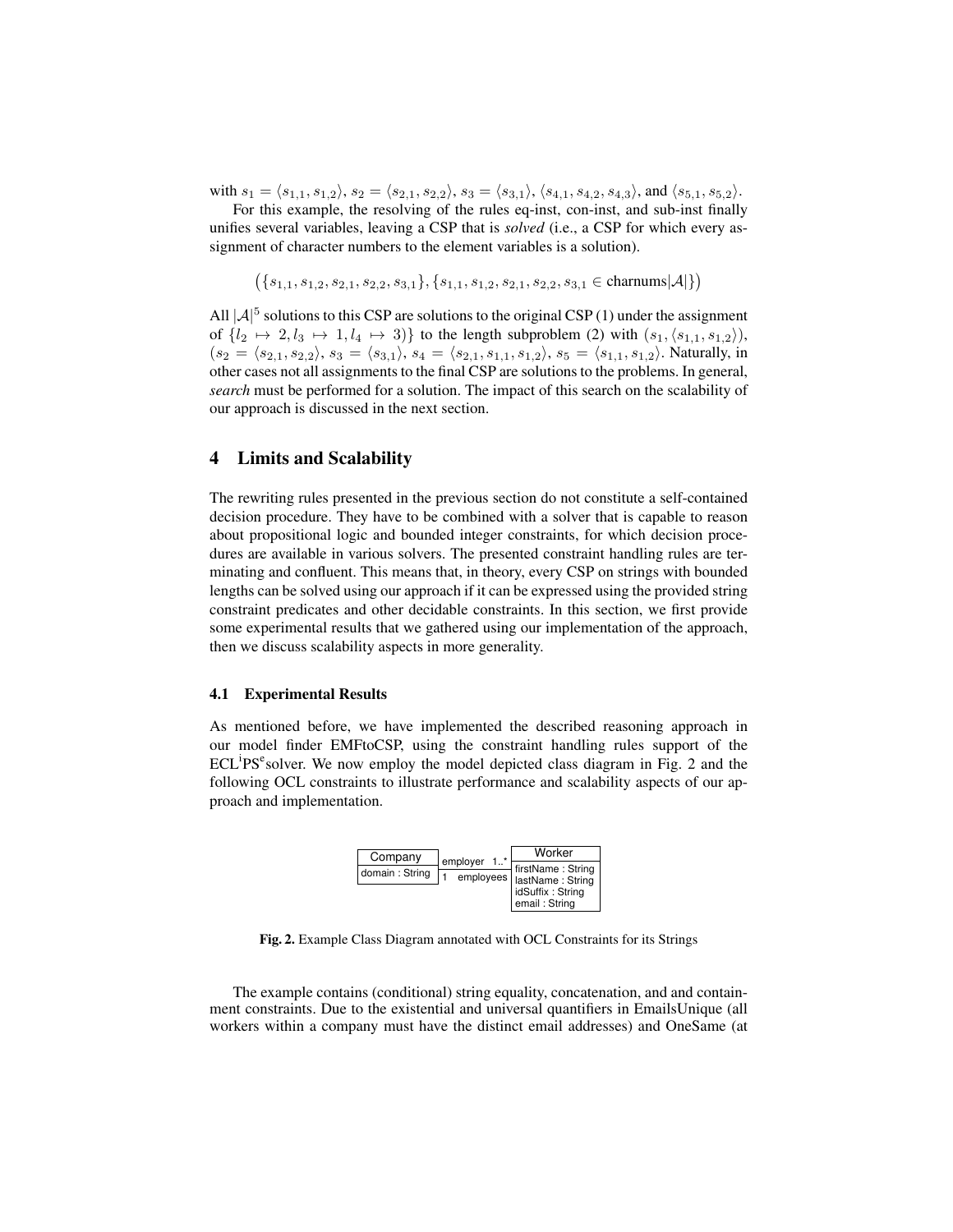least two workers must share first and last name), a quadratic number of of conditional equality constraints is posed. Both invariants are considerably hard in terms of computational complexity, which is why we have added them to our experiment. The constraint EmailStructured determines the structure of the email attribute in terms of concatenation.

```
context Company inv EmailsUnique:
  worker->forAll(w1,w2 | w1.email = w2.email implies w1 = w2)
context Company inv OneSame:
 worker->exists(e1,e2 | e1 <> e2 and
                e1.firstName = e2.firstName and
                e1.lastName = e2.lastName )
context Worker inv EmailStructured:
 email = firstName + '.' + lastName + '.' +
         idSuffix + '@' + employer.domain
context Worker inv NoAt:
 firstName.indexOf('@') = 0 and
 lastName.indexOf('@') = 0
```
EMFtoCSP translates the model and its constraints into a CSP as described in Sect. 2.2. In our extended version, the OCL constraints are translated using the string constraints introduced in the previous section. Recall that the original approach consists of two sub-problems *Structure* and *Global*. In the version with string support, the length inference is included into the global sub-problem (i.e., it adds further constraints to this sub-problem). The element labeling then constitutes a new, third sub-problem *Strings*.

Table 1 show the runtimes and linear constraint propagations performed by ECL<sup>i</sup>PS<sup>e</sup>for different instance sizes of the above example. The tests were conducted on a typical office 2.2Ghz laptop running ECL<sup>i</sup>PS<sup>e</sup>6.0 on Windows 7. All tests used a maximum string lengths of 1,000.

The table differentiates the runtimes and propagation counts for the CHR processing and the final labeling (i.e., the assignment of ground character values to the elements of all strings). For each test cases we constrained the workers to be evenly distributed among the companies. The table illustrates several aspects. First, we can see that the actual character labeling does not consume a significant amount of time once the constraint handling rules have been processed and the linear constraints have been posted.

Furthermore, we can observe that the runtimes for the cases where few companies have many workers consume the most processing time. This is due to the quadratic number of equality constraints that results from the OCL invariants EmailsUnique and OneSame. For the second row in Table 1 more than 30,000 conditional equality constraints are posed in the *Global* sub-problem. If the number of workers per company is less high, EMFtoCSP scales better, for example, when the ratio is 1:10, as in the third row.

### 4.2 General Discussion

In general, we can distinguish three categories for the solving of the CSP, where the distinction between the second and third case depends on the capabilities of he solver employed. In a nutshell, our approach works very efficiently in the first category, and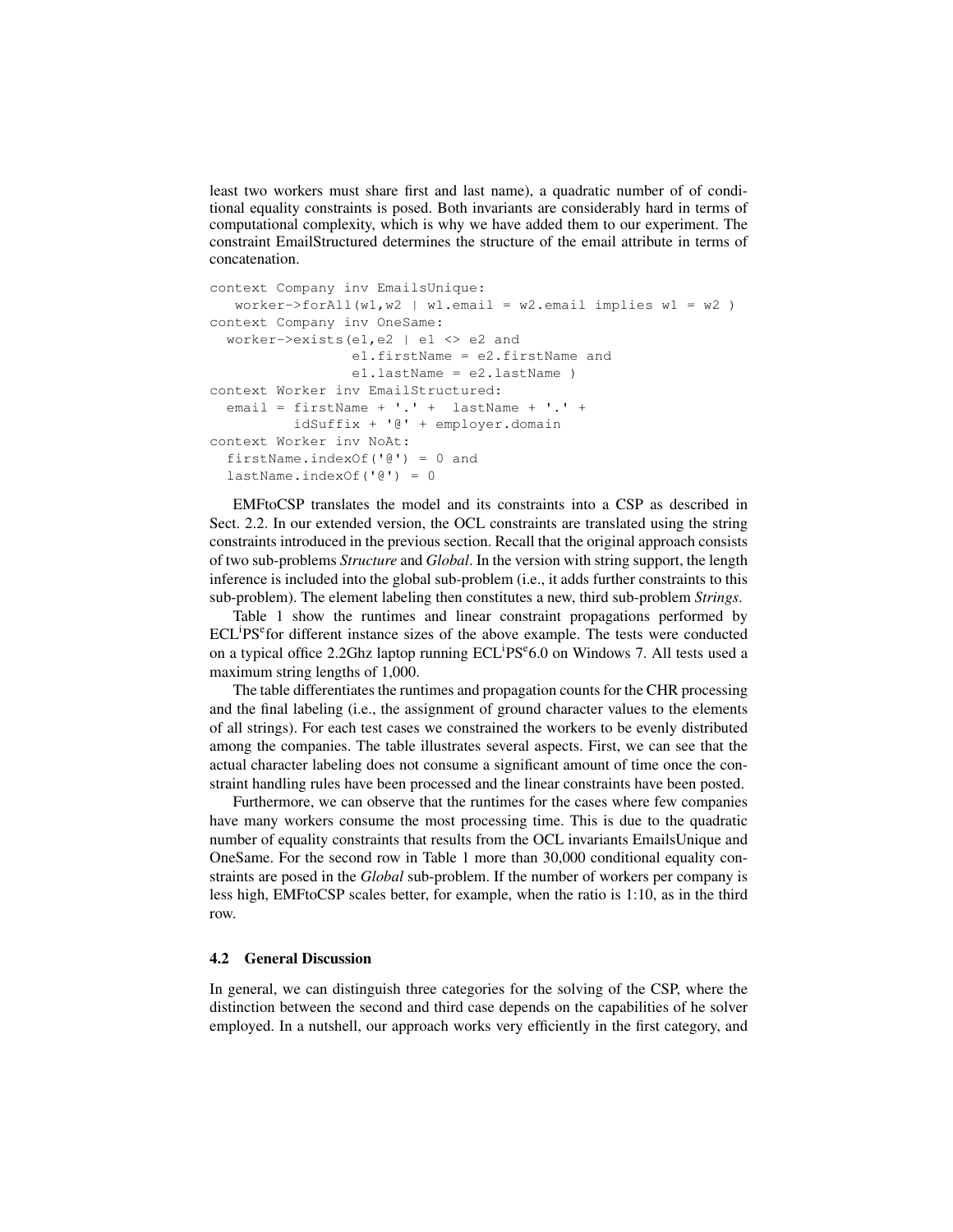less efficient in the others. We have conducted several experiments using our implementation of the approach in EMFtoCSP and the ECL<sup>i</sup>PS<sup>e</sup>solver, and found that several typical patterns of constraints encountered in models fall into the first case (and so does the previously presented example).

- 1. The *optimal case*: No backtracking is required, every valid length assignment yields a *solved* CSP on the string elements after applying our rewriting rules and performing constraint propagation. In this case, even very high numbers for the maximum string length (e.g., 1000) can be chosen.
- 2. In the *length search case*, not every valid length assignment yields a consistent CSP on the string elements, but the inconsistency of a chosen length assignment is detected by the solver without actually labeling the elements. A simple example for this case is given by the OCL constraint s.indexOf(' $@'$ ) = 0 and s.indexOf(' $@'$ ) <> 0, whose unsatisfiability is not recognized before instantiating the  $s$  to its element variables<sup>1</sup>. The ECL<sup>i</sup>PS<sup>e</sup> solver, for example, however detects that the resulting CSP (the third one in Fig. 1) is consistent without backtracking through the possible assignments of values to the element variables, leaving MaxLen choices for the solver before reporting inconsistency. For constraints that fall into this case, the maximum string length must be set to a reasonable small value for practical applications.
- 3. The *labeling trap*: In this case, the inconsistency is not detected before actually labeling the element values. To ease the labeling trap in practice, the search procedure can be split to perform a two-pass run, where the first pass tries at most one assignment to the element variables for each solution to the length problem. In the second pass, the element labeling is repeated without restrictions. This tweak to the search space traversal helps to circumnavigate the labeling trap for insufficient string lengths.

However, for most constraint patterns typically encountered in 'real live' situations, the labeling trap is not a problem. In fact, as stated before, several common constraint patterns fall even into the first category. Summarizing, we state that our approach is perfectly suited to efficiently handle lightweight string problems that have many solutions, while it is not suited to solve non-tractable string problems (which, in general, are NP-hard), that only have few solutions, and for which the employed solver runs into the labeling trap.

## 5 Conclusion

In the previous sections, we have presented an approach that translates OCL String constraints into a constraint satisfaction problem that can be solved using off-the-shelf solvers, and which can be integrated easily into existing model finding approaches and tools for OCL without adding too much overhead to the underlying decision procedures. Our approach is lightweight in the sense that it efficiently finds solutions for many common OCL constraint constellations and it is suited to handle models with thousands of

 $1$  We assume the constraint is translated straightforwardly using two separate idx constraints.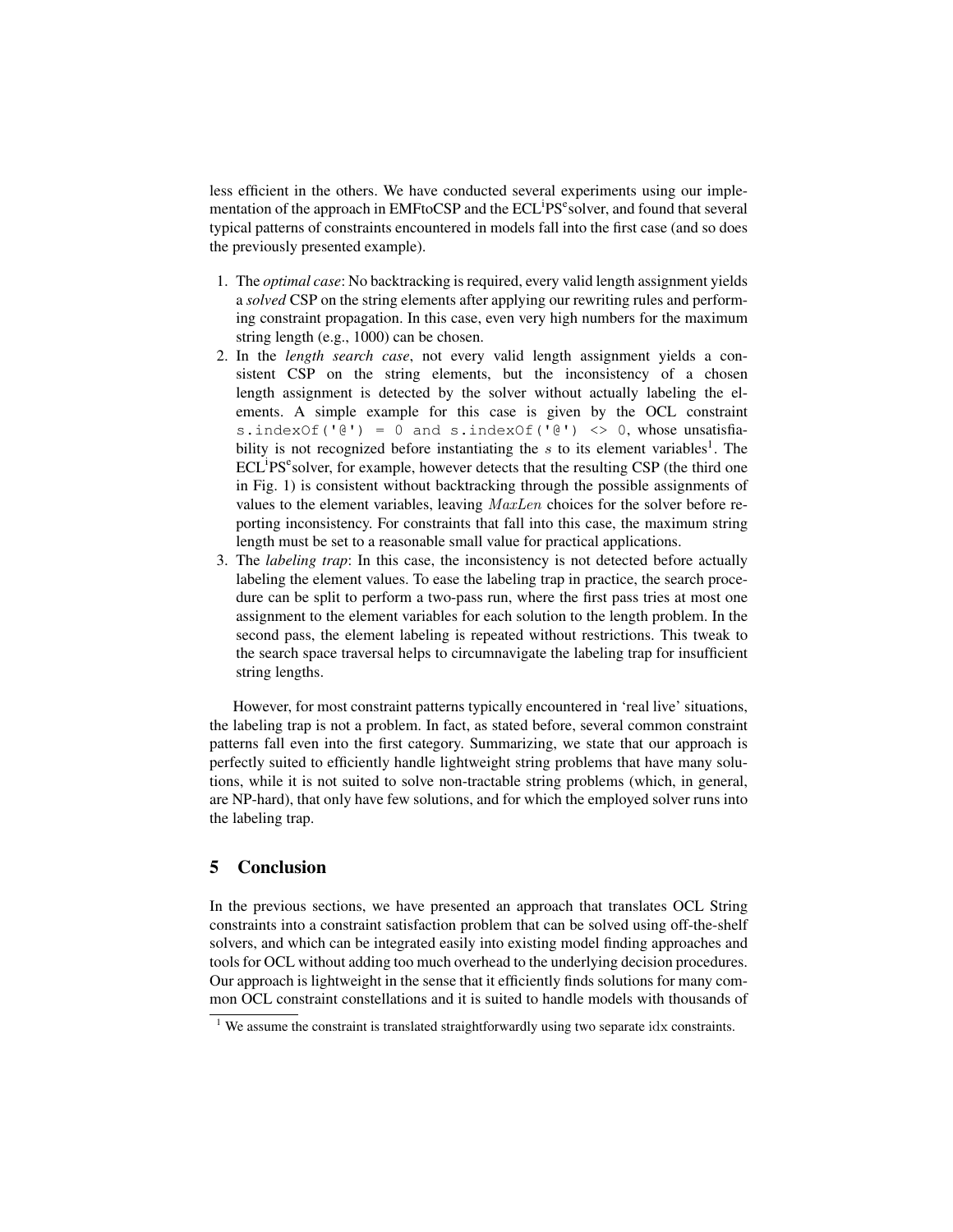| Instance |     |       | <b>CHR</b> Processing |                                                                       | <b>Character Labeling</b> |         |
|----------|-----|-------|-----------------------|-----------------------------------------------------------------------|---------------------------|---------|
|          |     |       |                       | companies workers strings cpu time propagations cpu time propagations |                           |         |
|          | 10  | 41    | 0.1s                  | 3.112                                                                 | $\leq 0.1$ s              | 3,360   |
|          | 100 | 401   | 10.1s                 | 220,192                                                               | 1.1s                      | 963,600 |
| 10       | 100 | 410   | 0.7s                  | 31,120                                                                | $\leq 0.1$ s              | 33,600  |
| 50       | 100 | 450   | 0.4s                  | 14,000                                                                | $\leq 0.1$ s              | 3,200   |
| 150      | 300 | 1,350 | 2.3s                  | 42,000                                                                | $\leq 0.1$ s              | 9,600   |
| 10       | 300 | .210  | 11.7s                 | 219,520<br>$-$                                                        | 0.6s                      | 440,800 |

Table 1. Experimental Results

strings. Due to its two-step nature, we can efficiently handle strings of potentially long lengths, which otherwise would lead to search space explosion when directly encoding all strings as bitvectors of the maximum length. We therefore claim that our approach is suited for various practical ('real world') applications. It is, however, not suited to tackle hard, non-tractable string constraints that only have few solutions. These must be addressed either by one-step bitblasting approaches or by formal regular language reasoning and theorem provers that can handle an appropriate theory.

So far we considered an important subset of OCL string operations. We expect that the remaining operations (e.g., to LowerCase, at, characters,  $\langle$ ) can be encoded in the same manner. To our knowledge, we are the first ones that integrate reasoning on String constraints into model finding for OCL-annotated models. We have implemented our results into the EMFtoCSP (formerly UMLtoCSP) tool and provided some experimental results. While we used constraint handling rules as a formalism to define our constraint rewriting rules, our approach can be easily implemented in other ways, for example, using suspended goals in constraint logic programming.

As the next step, we will evaluate the effect of using different solvers, for our final CSPs on the element variables and compare their suitability with the constraint logic programming approach. In particular, we hope to apply our approach to the Kodkod encoding of OCL in [19], in order to directly compare the bit-blasting approach and our two-step approach. Furthermore, we will evaluate the applicability and performance of our approach using further, more extensive case studies.

#### References

- 1. Ali, S., Iqbal, M.Z.Z., Arcuri, A., Briand, L.C.: A Search-Based OCL Constraint Solver for Model-Based Test Data Generation. In: QSIC. pp. 41–50 (2011)
- 2. Anastasakis, K., Bordbar, B., Georg, G., I.Ray: UML2Alloy: A Challenging Model Transformation. In: Engels, G., Opdyke, B., Schmidt, D.C., Weil, F. (eds.) MoDELS 2007. LNCS, vol. 4735. Springer (2007)
- 3. Baudry, B., Ghosh, S., Fleurey, F., France, R.B., Traon, Y.L., Mottu, J.M.: Barriers to systematic model transformation testing. Commun. ACM 53(6), 139–143 (2010)
- 4. Bjorner, N., Nieuwenhuis, R., Veith, H., Voronkov, A. (eds.): Decision Procedures in Soft, Hard and Bio-ware - Follow Up, vol. 1(7). Dagstuhl Reports (2011)
- 5. Bjørner, N., Tillmann, N., Voronkov, A.: Path Feasibility Analysis for String-Manipulating Programs. In: Kowalewski, S., Philippou, A. (eds.) TACAS 2009. LNCS, vol. 5505, pp. 307– 321. Springer (2009)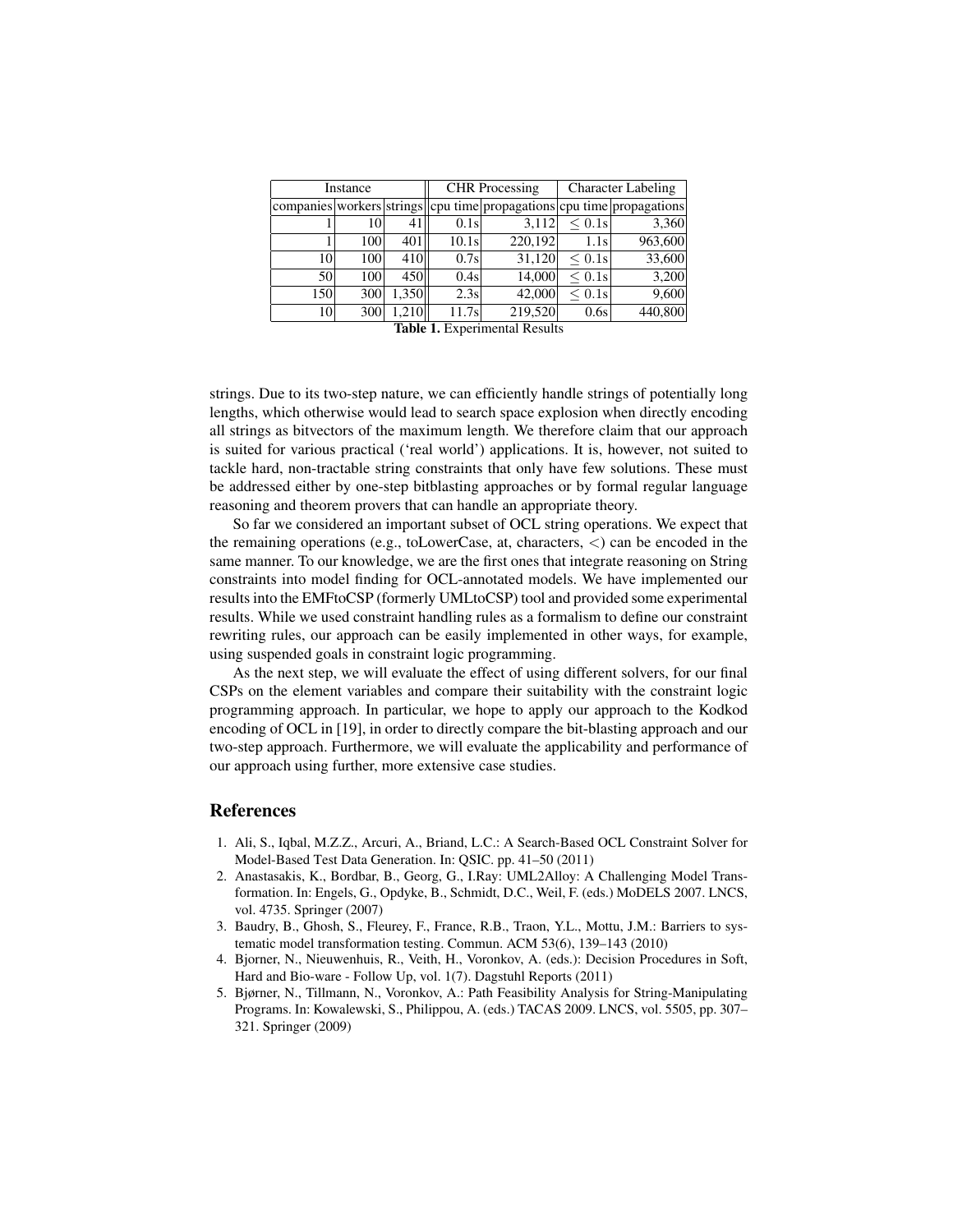- 6. Büttner, F., Cabot, J., Gogolla, M.: On Validation of ATL Transformation Rules By Transformation Models. In: Weißleder, S., Lúcio, L., Cichos, H., Fondement, F. (eds.) MoDeVVa'2011, Proceedings. ACM Digital Library (2012), dOI 10.1145/2095654.2095666
- 7. Cabot, J., Clarisó, R., Guerra, E., de Lara, J.: Verification and validation of declarative modelto-model transformations through invariants. Journal of Systems and Software 83(2), 283– 302 (2010)
- 8. Cabot, J., Clarisó, R., Riera, D.: UMLtoCSP: a tool for the formal verification of UML/OCL models using constraint programming. In: Stirewalt, R.E.K., Egyed, A., Fischer, B. (eds.) Automated Software Engineering, ASE 2007, Proceedings. ACM (2007)
- 9. Cadoli, M., Calvanese, D., De Giacomo, G., Mancini, T.: Finite Satisfiability of UML Class Diagrams by Constraint Programming. In: In Proc. of the CP 2004 Workshop on CSP Techniques with Immediate Application (2004)
- 10. Clavel, M., Egea, M., de Dios, M.A.G.: Checking Unsatisfiability for OCL Constraints. Electronic Communications of the EASST 24, 1–13 (2009)
- 11. The EMFtoCSP tool. Website., http://code.google.com/a/eclipselabs.org/p/emftocsp/
- 12. Frühwirth, T.W.: Constraint Handling Rules. In: Podelski, A. (ed.) Constraint Programming. LNCS, vol. 910, pp. 90–107 (1994)
- 13. Gogolla, M., Büttner, F., Richters, M.: USE: A UML-based specification environment for validating UML and OCL. Sci. Comput. Program. 69(1-3), 27–34 (2007)
- 14. Golden, K., Pang, W.: Constraint Reasoning over Strings. In: Rossi, F. (ed.) Principles and Practice of Constraint Programming - CP 2003. LNCS, vol. 2833 (2003)
- 15. González, C.A., Büttner, F., Clarisó, R., Cabot, J.: EMFtoCSP: A Tool for the Lightweight Verification of EMF Models. In: Formal Methods in Software Engineering: Rigorous and Agile Approaches (FormSERA), workshop at ICSE 2012, Proc., to appear. (2012), http://www.formsera.org/FormSERA
- 16. Grahne, G., Nykänen, M., Ukkonen, E.: Reasoning about Strings in Databases. J. Comput. Syst. Sci. 59(1), 116–162 (1999)
- 17. Hooimeijer, P., Veanes, M.: An Evaluation of Automata Algorithms for String Analysis. In: Jhala, R., Schmidt, D.A. (eds.) VMCAI. LNCS, vol. 6538, pp. 248–262 (2011)
- 18. Kiezun, A., Ganesh, V., Guo, P.J., Ernst, M.D., Hooimeijer, P., Ganesh, V., Guo, P.J., Ernst, M.D.: HAMPI: A solver for string constraints. In: In International Symposium on Software Testing and Analysis (2009)
- 19. Kuhlmann, M., Gogolla, M.: From UML and OCL to Relational Logic and Back. In: 8th European Conference on Modelling Foundations and Applications (ECMFA), Proceedings. LNCS, Springer (2012), to appear
- 20. Kuhlmann, M., Hamann, L., Gogolla, M.: Extensive Validation of OCL Models by Integrating SAT Solving into USE. In: Bishop, J., Vallecillo, A. (eds.) TOOLS 201. LNCS, vol. 6705, pp. 290–306. Springer (2011)
- 21. Malgouyres, H., Motet, G.: A UML model consistency verification approach based on meta-modeling formalization. In: Proceedings of the 2006 ACM symposium on Applied computing. pp. 1804–1809. SAC '06, ACM, New York, NY, USA (2006), http://doi.acm.org/10.1145/1141277.1141703
- 22. Maraee, A., Balaban, M.: Efficient reasoning about finite satisfiability of UML class diagrams with constrained generalization sets. In: Proceedings of the 3rd European conference on Model driven architecture-foundations and applications. pp. 17–31. ECMDA-FA'07, Springer-Verlag, Berlin, Heidelberg (2007), http://dl.acm.org/citation.cfm?id=1768765.1768767
- 23. OMG: Object Constraint Language Specification, version 2.3.1 (Document formal/2012-01- 01) (2012)
- 24. Sen, S., Baudry, B., Mottu, J.M.: Automatic Model Generation Strategies for Model Transformation Testing. In: Paige, R.F. (ed.) ICMT 2009. LNCS, vol. 5563. Springer (2009)